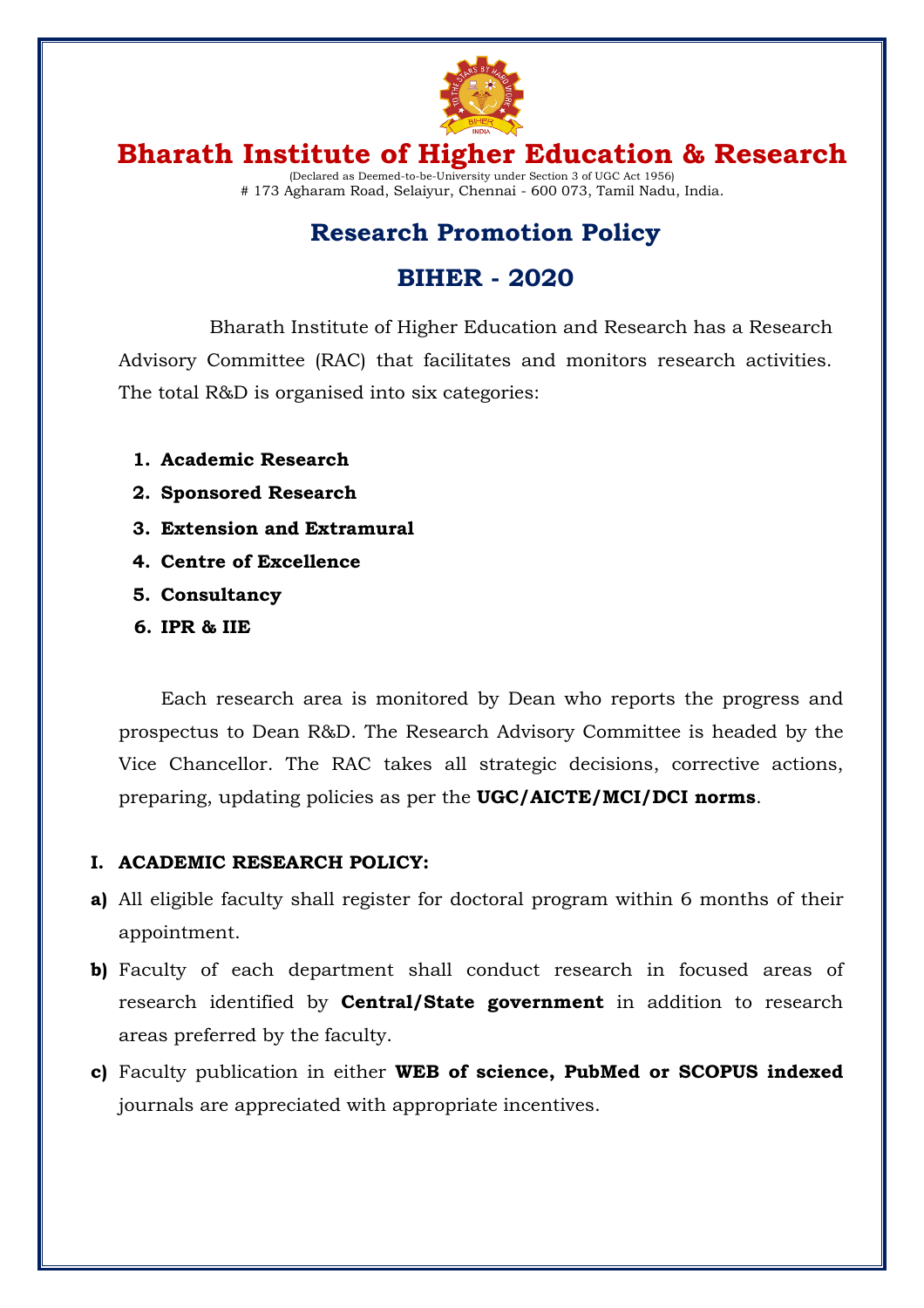

(Declared as Deemed-to-be-University under Section 3 of UGC Act 1956) # 173 Agharam Road, Selaiyur, Chennai - 600 073, Tamil Nadu, India.

- **d)** All publications and research papers of faculty have to go through plagiarism check.
- **e)** As per the UGC approved API norms the university fixed the number of articles to be published by faculty of different cadres.
- **f)** Term papers of B.Tech and M.Tech projects shall be research focussed. Every project shall lead to at least one research publication in a journal indexed in , UGC Approved Journal, SCOPUS or WEB of SCIENCE.
- **g)** BIHER promotes admission of post doctoral fellows(PDF) in every focussed area of research.
- **h)** Faculty are given the option to pursue research work leading to a PhD degree in reputed institutions under Quality Improvement Programme(QIP)

### **II. SPONSORED AND INTERNAL RESEARCH RELATED POLICIES:**

- **a)** Every doctorate shall apply for a minimum of one government funded project.
- **b)** Every faculty shall apply for internal project with an aim to apply for external funding. The required seed money for internal projects is provided by the University.
- **c)** The university shall provide the basic infrastructure required to conduct either internal funded or external funded research.
- **d)** All departments shall strive for recognition by **National/International agencies** through schemes/funding such as **DST-FIST, SAP, CAS** etc.,
- **e)** Faculty are encouraged to identify inter-disciplinary research in their chosen field of research.
- **f)** The faculty of all the departments of the university shall tie-up with industries and corporate bodies to undertake funded research in emerging areas and industry relevant areas.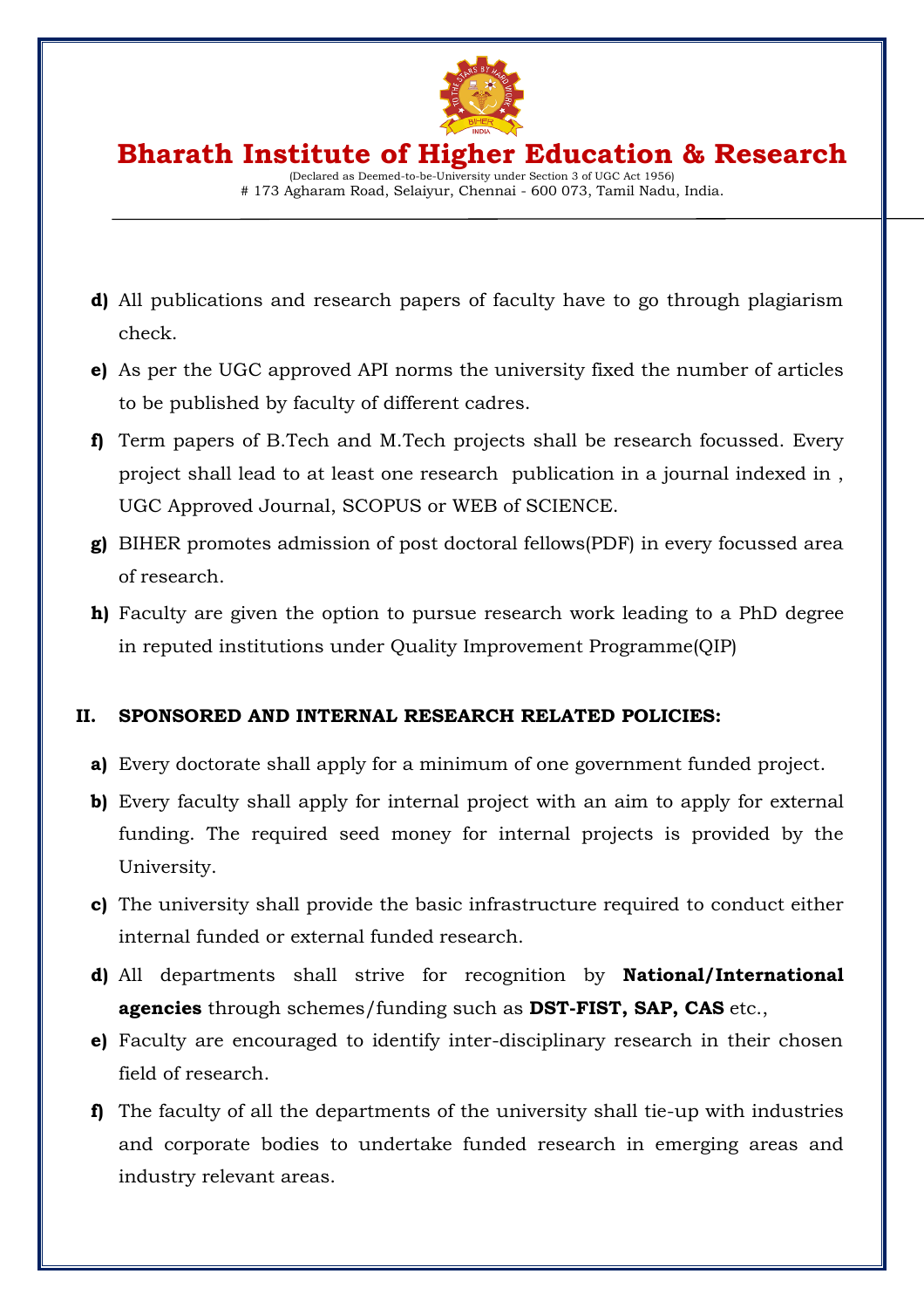

(Declared as Deemed-to-be-University under Section 3 of UGC Act 1956) # 173 Agharam Road, Selaiyur, Chennai - 600 073, Tamil Nadu, India.

- **g)** The university shall create special research groups to concentrate research in government listed areas.
- **h)** All innovative projects of faculty are earmarked for filing patents on successful completion, suitable recognition and remuneration is given to those faculty with patents.
- **i)** Norms are fixed to pay expenses towards procurement of equipment to those faculty working on funded projects.
- **j)** Meritorious research work by faculty is awarded with monetary incentives.
- **k)** All research conducted shall be covered by IPR and copyright protected.

### **iii. EXTENSION AND EXTRAMURAL RESEARCH AND ACTIVITIES**

- **a)** Eminent and enterprising professionals from the industry are invited to take up joint resource projects with the university faculty.
- **b)** The faculty of the university are encouraged to select society specific problems and conduct research and provide feasible solutions. Such research topics could include problems related to chronic diseases, women and child welfare and protection and health care etc.,
- **c)** The University shall organise educational programmes relevant to a community, society outside BIHER.
- **d)** The university faculty shall visit at least one village in the neighbourhood, investigate the problems, find solutions and implement the same using technology expertise.
- **e)** Students are encouraged to participate in the extension and outreach programmes organised by the University.
- **f)** The university shall conduct outreach programmes related to aging, life course development that lead to national integration, intervention programmes that lead to reduction in social isolation of the people and elderly people, improving the quality of care provided by nurses in nursing homes, engaging elder persons in environmental volunteering.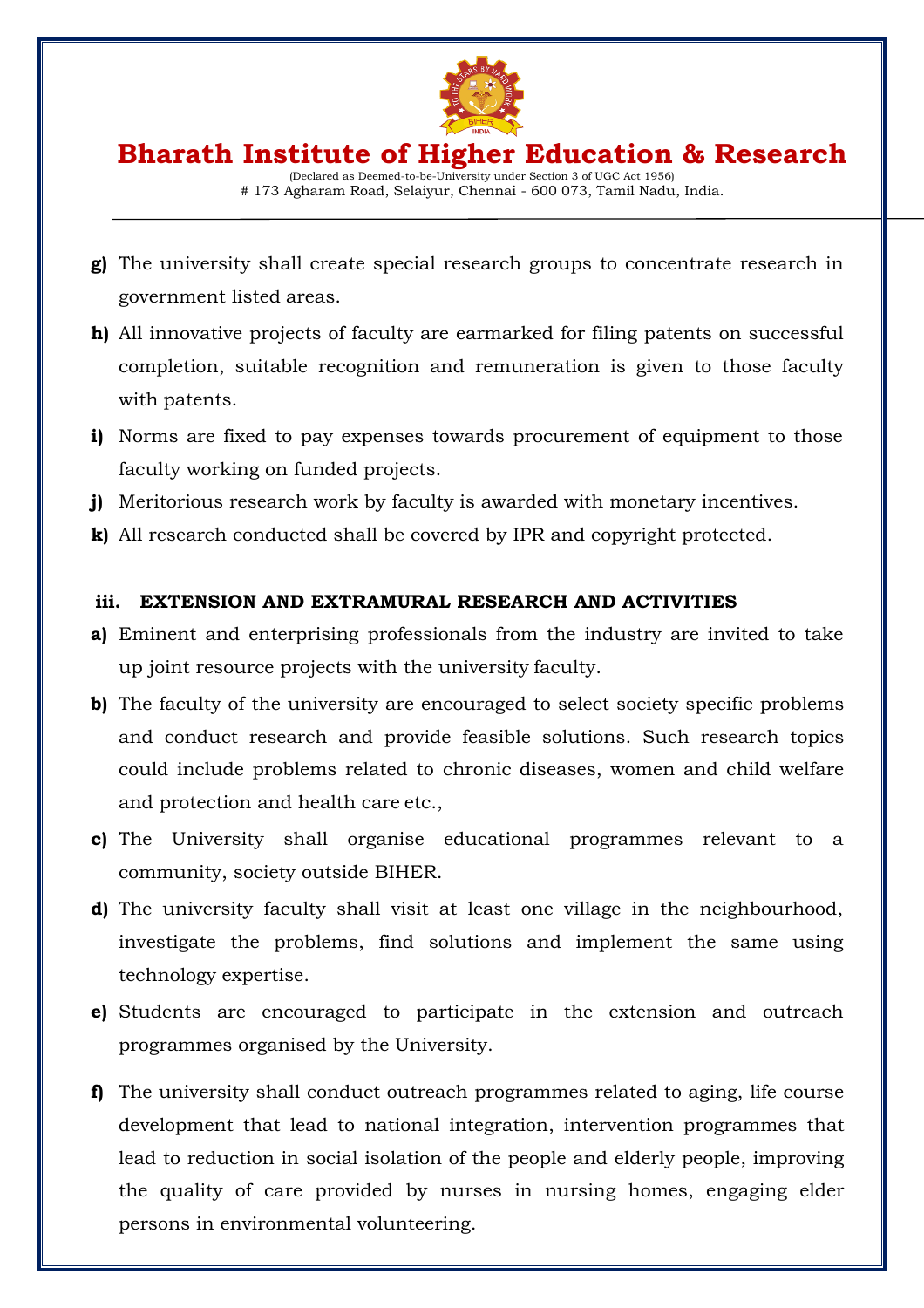

(Declared as Deemed-to-be-University under Section 3 of UGC Act 1956) # 173 Agharam Road, Selaiyur, Chennai - 600 073, Tamil Nadu, India.

Outreach programmes in the field of chronic pain, child related abuse, neglect, preventive interventions, transactional research, stress and coping etc.,

- **g)** The university shall conduct programmes aimed at developing trade skills.
- **h)** The faculty of BIHER are permitted to act as resource persons in the events such as workshops and conferences conducted outside the University premises.
- **i)** KLEF encourages its senior faculty to train industry personnel.
- **j)** The university faculty are permitted to work in other educational institutions as part of faculty exchange programme.

#### **iv.Centre of Excellent:**

**a)** The University shall develop Excellency centres in the frontier areas of research which shall be open to faculty, students and industry persons to conduct research.

#### **V.CONSULTANCY**:

#### **1.INTRODUCTION**

Consultancy is well recognised as an effective way for universities to disseminate knowledge and make an early and direct impact on society. However, the balance between consultancy and the traditional roles of the academic staff needs to be managed and the interests of the University must be protected. This Policy provides provisions for conducting consultancy to ensure that consultancies undertaken by staff are consistent with the University's strategic and operational objectives and the costs are sustainable.

BIHER is committed to making its expertise available through service to industry, commerce, government, professions, arts and other educational and research organisations.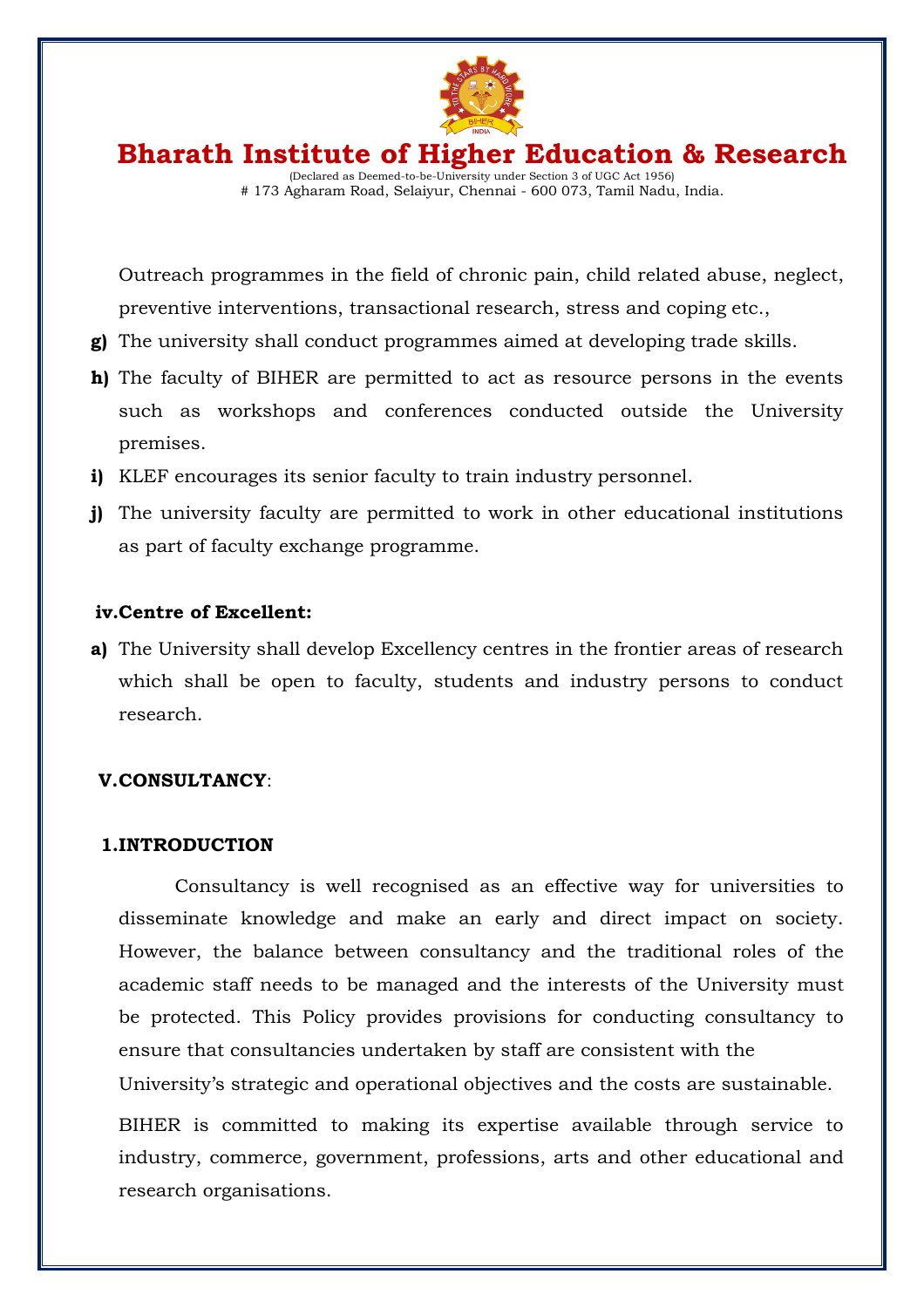

### **Bharath Institute of Higher Education & Research** (Declared as Deemed-to-be-University under Section 3 of UGC Act 1956)

# 173 Agharam Road, Selaiyur, Chennai - 600 073, Tamil Nadu, India.

#### **2.THE POLICY**

All Research and Non-research consultancies as described in this Policy are governed by the following guiding principles:

- **(a)** There should be demonstrable benefit to the University from the consultancy through income, enhanced reputation, and/or expanding the expertise of the staff member.
- **(b)** The Consultancy must not be in conflict with University policies including those governing employment; such as the Code of Conduct Policy.
- **(c)** The Consultancy must not be in conflict with the functions, objectives or interests of the University or damage the University's reputation.
- **(d)** At a minimum, the salary and on-cost charges set by the University must be applied to all project budgets. All Consultancies are required to include overheads.
- **(e)** Staff members shall not undertake external research activities where no formal agreement has been authorised by the University unless they are on leave without pay, approved by the Dean concerned. Such faculty may not use their BIHER affiliation or academic title when providing research services that are not approved by the University.

#### **2.1. University Research Consultancy**

A Research Consultancy exists where an academic staff member provides research skills or expertise in return for remuneration from an external funder. A Research Consultancy may be the outcome of a tender or an individual negotiation.

#### **2.2. University Non-research Consultancy**

Non-research Consultancies include non-research activities performed under contract for a third party. Non-research Consultancy would include the provision of professional services to external agencies for a fee. This would include, but not be limited to, routine laboratory and other testing of materials,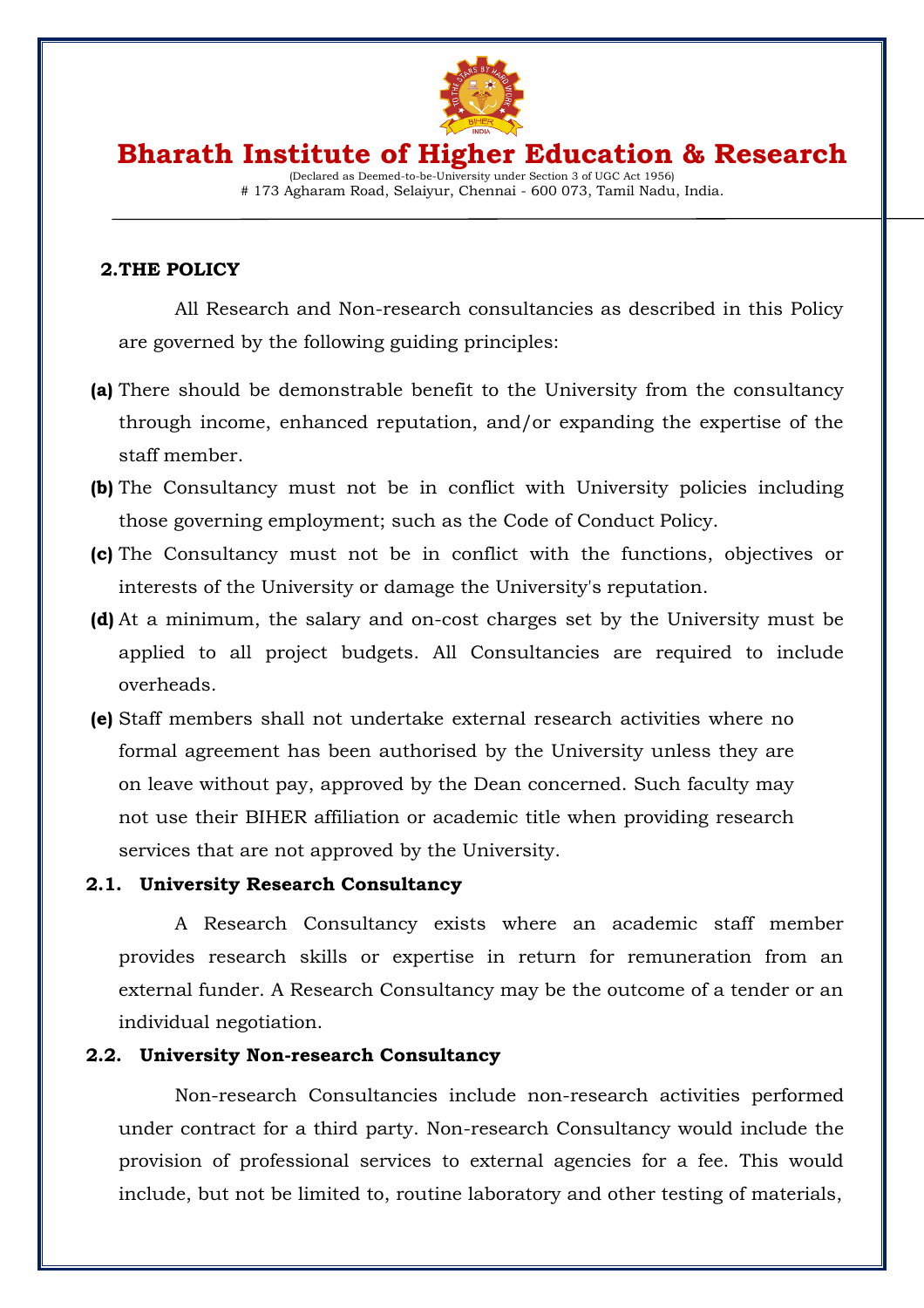

devices or products, analysis of data such as market surveys, opinion surveys etc., The provision of professional services such as designing, legal and medical advice undertaken by members of faculty and staff.

#### **2.3. Private Consultancy**

In Principle a faulty or staff member is not supposed to undertake a Private Consultancy unless it is approved by Dean (R&D) and the Registrar. However, the faculty or staff conducting private consultancy shall ensure that such work does not affect their allocated duties, obligations to the university.

None of the benefits set out for University Consultancy are available to faculty and staff undertaking a Private Consultancy.

It is the responsibility of the staff member undertaking a Private Consultancy to make clear to the person or body for which the Private Consultancy is undertaken that it is the staff member and not the University who is carrying out the work, and that the University has no responsibility or liability what so ever in the matter. A staff member conducting a Private Consultancy must ensure that the following criteria are met:'

- **(a)** The carrying out of tasks associated with the Private Consultancy will be accomplished without unduly affecting the duties of the position;
- **(b)** The use of University trademarks such as letterheads, brands etc. or University intellectual property is strictly prohibited in Private Consultancies;
- **(c)** No University facility (including library resources, power, space, equipment, consumables and telephone facilities) will be used to fulfil the requirements of the Private Consultancy
- **(d)** The Private Consultancy is not within an area in which the University might be contracting to provide a service on a commercial basis, possibly utilising the skills of the staff member involved;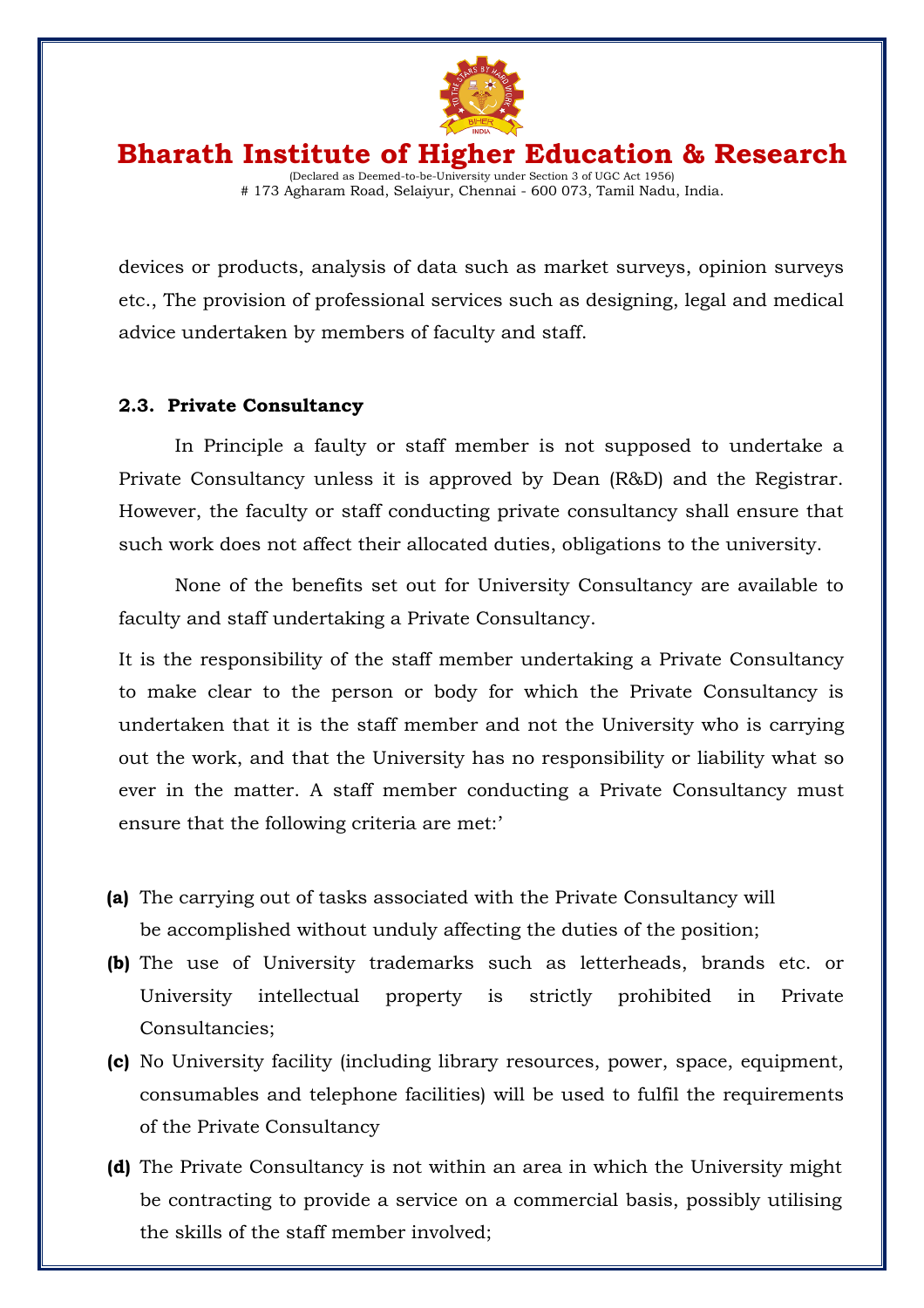

- **(e)** BIHER is not bound by any agreement (written or otherwise) relating to the Private Consultancy;
- **(f)** The staff member agrees to indemnify BIHER and its representatives from and against all actions, claims, loss, damage, costs, charges, liabilities and demands arising directly or indirectly from or in respect of the Private Consultancy activity; and
- **(g)** The staff member declares any real or potential conflict of interest to their manager.

#### **3.STAFF ENTITLEMENTS**

BIHER allows staff to engage in Research, Non-research and/or Private Consultancies provided they do not interfere with the discharge their duties.

Consultancies shall be undertaken only with the approval of the designated Dean R&D. No limit is placed on earnings. However there is a limit on the time spent on Consultancy.

**3.1.** Academic Staff may spend one day per week on approved Consultancies, with a maximum of 48 days per year. Variations to this time commitment require the approval by the Executive Dean concerned. A lesser time commitment may be approved when the proposed Consultancy interferes with the discharge of responsibilities.

**3.2.** DEANS must obtain written permission from the Vice-Chancellor to undertake Consultancies.

#### **3.3. Benefits of University Consultancy**

The University provides the following benefits to staff undertaking University Research or Non-research Consultancies: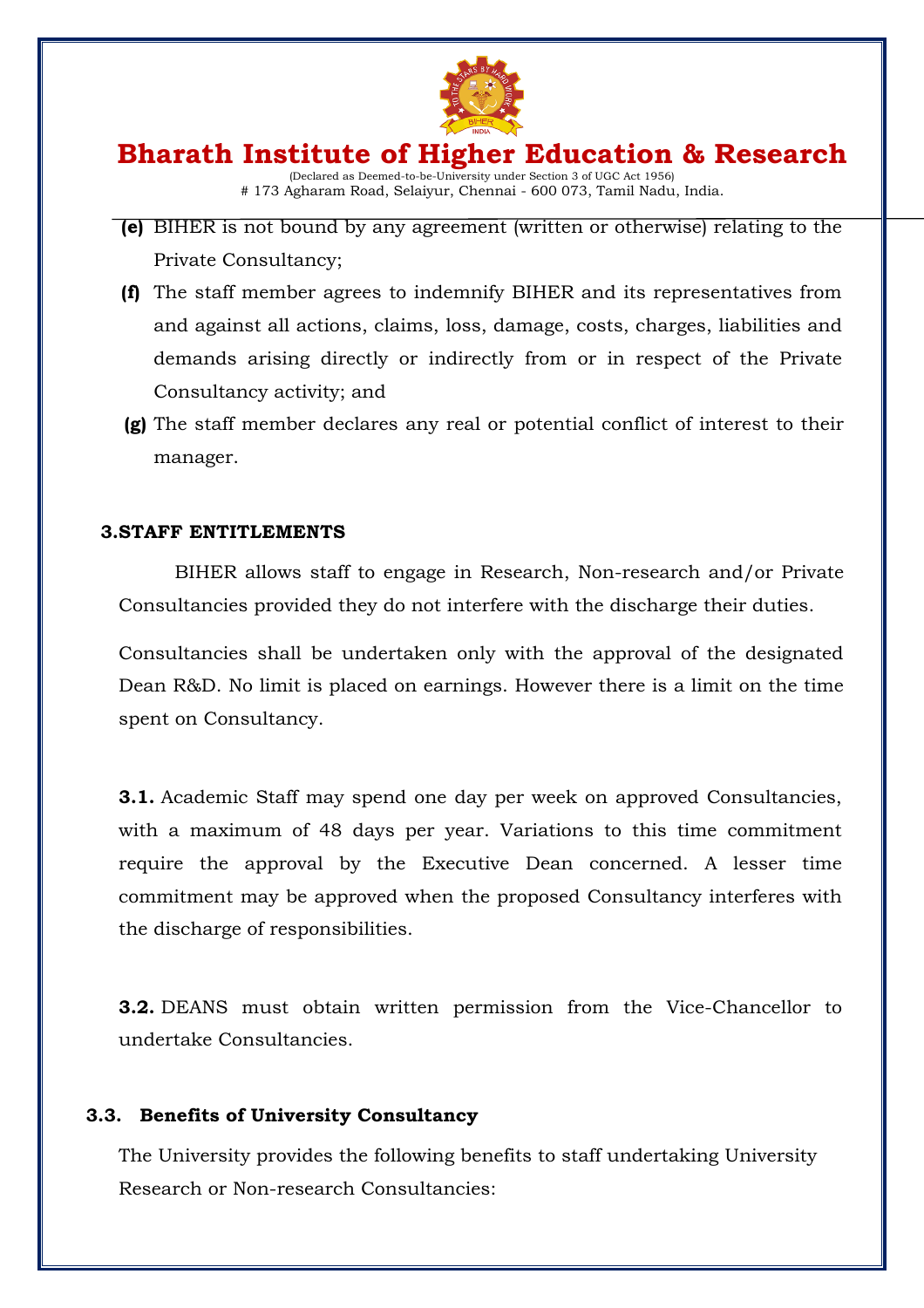

- **(a)** Protection under the University's professional indemnity and public liability insurances, subject to the terms, conditions and exclusions within those policies.
- **(b)** The faculty or staff member will be protected under the terms of the current Insurance Policy held by the University in the event of a claim against the faculty or staff member undertaking the Consultancy or Grant (provided that the claim is not as a result of fraudulent, dishonest, criminal, wilful or malicious acts by the staff member).
- **(c)** Access to the University's financial management processes to support and enable invoices to external organisations for funding and expenditure of project costs.
- **(d)** Access to the University's resources such as technical and administration staff equipment and telecommunications, subject to approval by the Faculty or Office.
- **(e)** Entitlements to use the University's name and reputation, providing it is not brought into disrepute.
- **(f)** Ability to make reference to their University position and title in connection with the work.

The University does not extend these benefits to Private Consultancies. Any Consultancy conducted by a faculty or staff member that accesses any of these benefits in the course of undertaking the work will be regarded as a Research or Non-research Consultancy and subject to the conditions of this Policy.

**3.4.** All Consultancies are required to include overheads.

**1.** The revenue generated from the consultancy project is shared by the member and the university in a 70:30 ratio after deducting the overheads and all other expenses met by the university.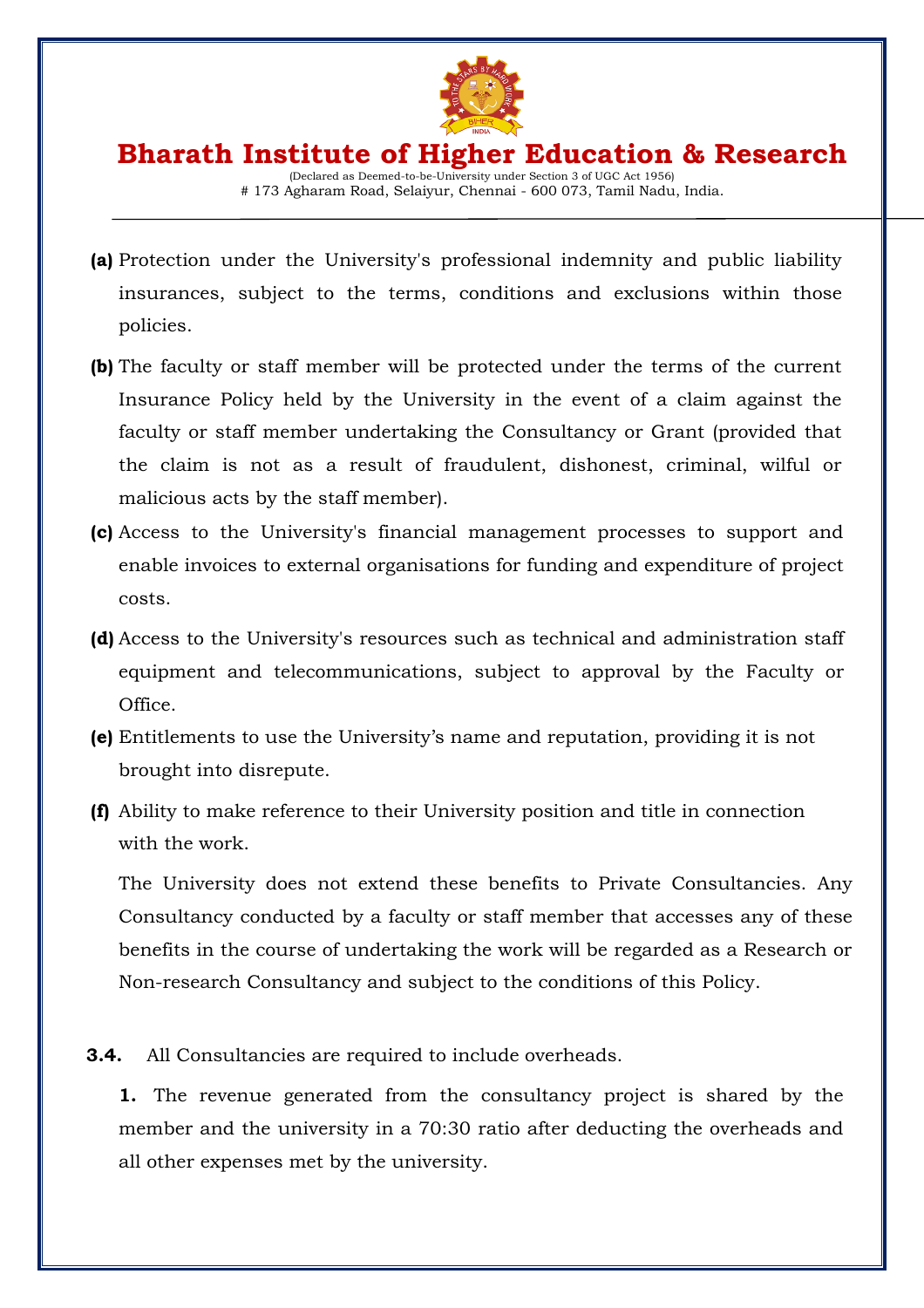

**2.** If more than one member take up the consultancy project the 70% amount shall be shared equally.

#### **4.APPROVAL**

All University approved Consultancies are required to be approved and managed in accordance with this Policy, associated documents, and other University policies. Applications to conduct Consultancy are required to be approved through.

#### **4.1. Exemptions and Variations**

Exemptions to the above and variations to the standard overhead charge must be determined at the time of application, explicitly noted on the Research Funding/Consultancy Application coversheet, and approved by the relevant University Officer.

#### **4.2. Transfers in from Other Institutions**

In cases where a Research or Non-research Consultancy or grant is transferred to the University from another research organisation, the overhead will not be taken from the funds where the awarded budget did not include an overhead component.

In cases where a grant is being transferred to BIHER from another research organisation and overheads are permissible in accordance with the funding schedule, the agreed overheads awarded will be withheld by the University.

#### **5. CONFLICT OF INTEREST**

Engagement in consultancies must not create a conflict of interest, perceived or actual. Any conflict of interest, actual or perceived must be reported to the relevant University Officer for resolution. A conflict of interest may arise where an employee engages in consultancies at the expense of the University's interests or the interests of other employees or students.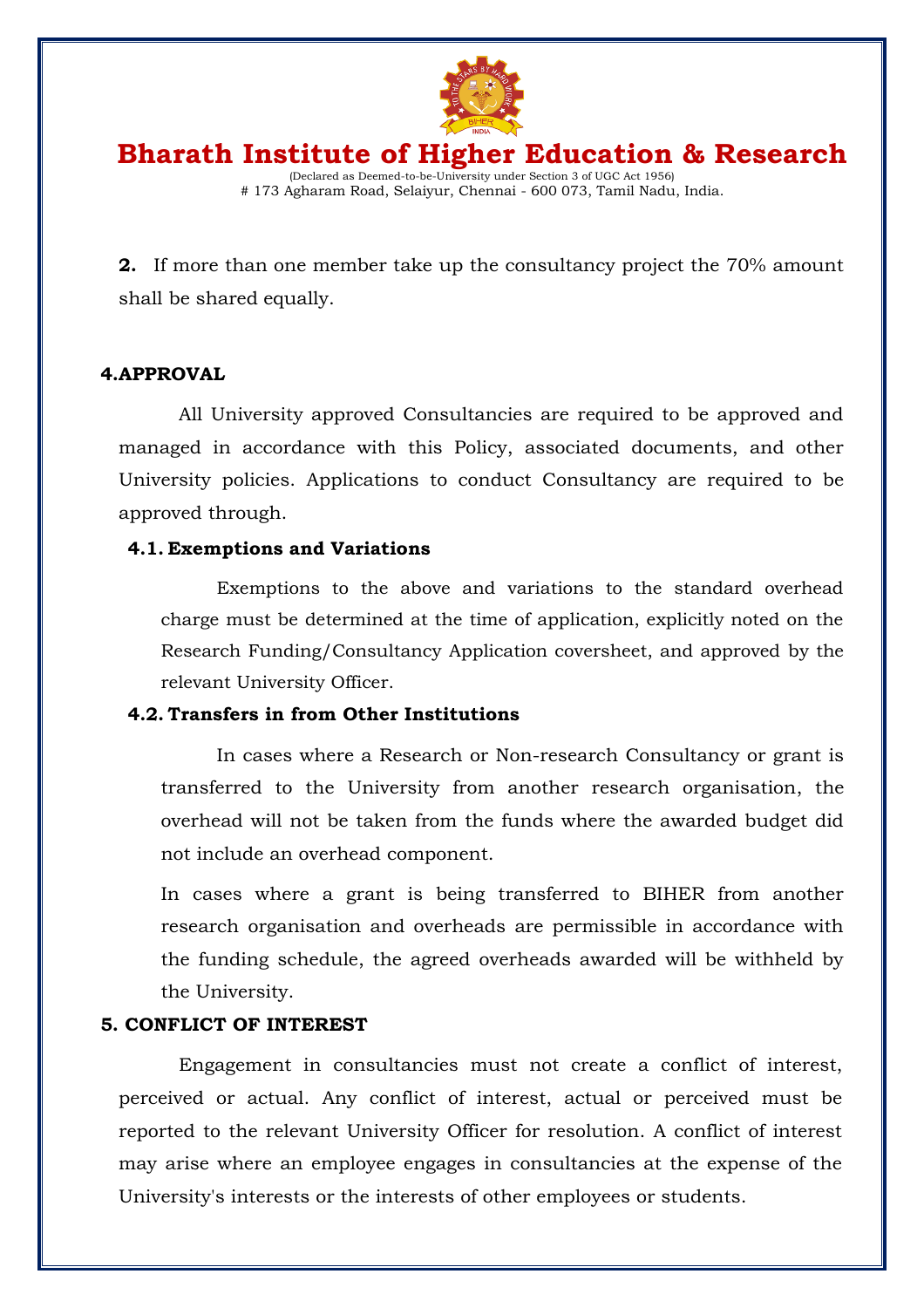

(Declared as Deemed-to-be-University under Section 3 of UGC Act 1956) # 173 Agharam Road, Selaiyur, Chennai - 600 073, Tamil Nadu, India.

An example of a potential conflict of interest includes, but is not limited to:

- financial or non-financial interests;
- teaching or course work for another institution;
- work performed for a supplier of goods or services to the University; or
- work undertaken with an organisation to which the University supplies goods or services.

### **5.2. Consultancies with Other Tertiary Institutions**

Full-time members of the University staff should not accept regular Consultancies with other institutions without first obtaining the permission of the Executive Dean or delegated University Officer.

#### **6 INTELLECTUAL PROPERTY**

Any intellectual property arising from any Research and Non-research Consultancies will be governed by the Intellectual Property Policy.

## **VI. INNOVATIONS, INCUBATIONS, ENTREPRENEUR DEVELOPMENT, PATENTS, IPRS AND COPY RIGHTS:**

- **a.** The university shall create an innovation culture by organising various kinds of programs such as ideation programs, collection of innovations from research undertaken in respect of academic, extension, extramural and outreach.
- **b.** Every major invention achieved out of conducting research shall be innovated and the same shall be incubated in the incubation centre which will be augmented from time to time.
- **c.** Students shall be allowed to select an incubated product and use the same to be developed in large scale through separately established start-up.